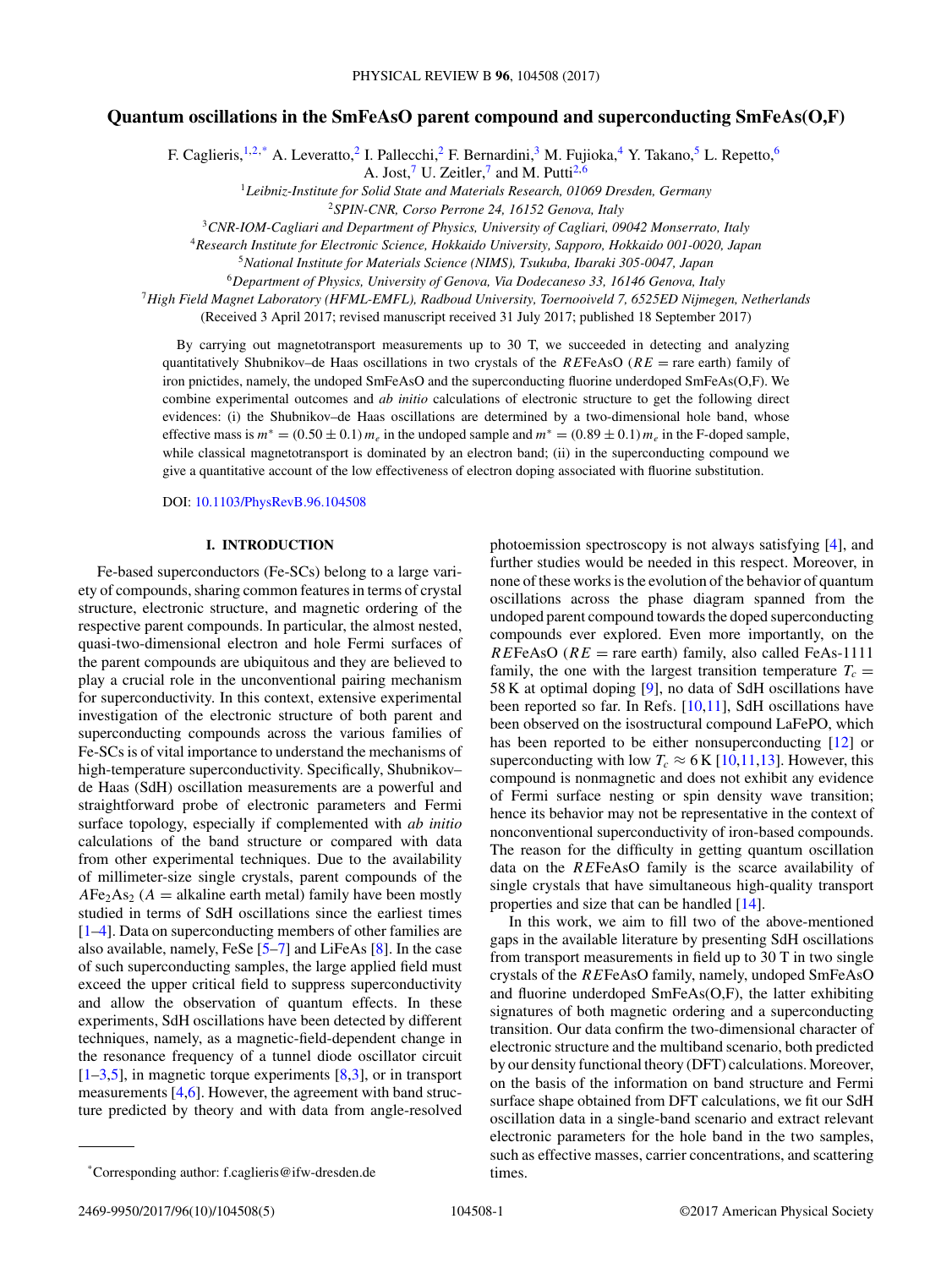<span id="page-1-0"></span>

FIG. 1. Main panels: Resistivity versus temperature curves measured in the SmFeAsO (top) and SmFeAsO<sub>0.96</sub>F<sub>0.04</sub> (bottom) crystals. Top-left insets: SEM images of the crystals with tungsten electrical contacts; the scale bar is  $10 \mu$ m. Right insets: Hall resistance  $R_H$ versus temperature curves.

#### **II. EXPERIMENTAL DETAILS**

Our SmFeAsO and SmFeAs(O,F) single-crystal samples were prepared by flux method using CsCl as described in Ref. [\[15\]](#page-4-0). The in-plane (parallel to FeAs planes) crystal sizes are  $5.1 \times 9.8$  and  $6.8 \times 12.0 \,\mu\text{m}^2$ , respectively, which is large enough to allow the fabrication of tungsten electrodes by focused ion beam (FIB) for transport measurements, as shown in the scanning electron microscope (SEM) images in the insets of Fig. 1. Magnetotransport measurements were carried out in magnetic fields up to 30 T, applied perpendicular to the sample surface (parallel to the *c* axis), and temperatures down to 380 mK. Measurements of resistivity and Hall effect up to room temperature were performed in a commercial PPMS (Physical Properties Measurement System, by Quantum Design) in fields up to 9 T.

#### **III. RESULTS AND DISCUSSION**

#### **A. Experimental data and analysis**

In Fig. 1, the temperature dependences of the resistivity and the Hall resistance of each sample are shown. The undoped sample (left) exhibits a sharp signature of the structural/magnetic transition at  $T_N \approx 136$  K (calculated from the maximum of the derivative of the resistivity), below which metallic behavior is observed. The underdoped sample (right) exhibits as well a signature of the structural/magnetic transition, whose sharpness points to the high quality of the sample but at a smaller temperature  $T_N \approx 127$  K, and a high-temperature resistivity value smaller by a factor of 2. A superconducting transition is seen at  $T_c \approx 6$  K (calculated at the onset of the resistivity drop, while the zero resistivity state is not completely reached even at the lowest measuring temperatures). This superconducting phase lies in the underdoped regime and has an upper critical field  $\mu_0 H_{c2} \approx 12 \text{ T}$ at 0.3 K, as estimated from the change of concavity in the resistance versus field curve (see Supplemental Material [\[16\]](#page-4-0) for details). The coherence length, which can be extracted as  $\xi_0 = \sqrt{\Phi_0/2\pi\mu_0H_{c2}} \approx 5$  nm, is in trend with values of  $\xi_0 \approx 3$  nm for  $T_c = 33$  K and  $\xi_0 \approx 2$  nm for  $T_c = 52$  K [\[17\]](#page-4-0). This suggests the bulk nature of superconductivity. For a comparison of the effect of nominal fluorine doping of 4% on  $T_N$  and  $T_c$  as extracted from transport measurements, we note that available literature phase diagrams are all built from data on polycrystalline samples and show somewhat scattered values of  $T_N$  and  $T_c$  as a function of fluorine doping [\[18–21\]](#page-4-0). Thus they may not be an ideal reference to our case; however, our data are in fair agreement with Ref. [\[18\]](#page-4-0).

The magnitude of the upper critical field,  $H_{c2} \approx 12$  T at 0.3 K (see Supplemental Material [\[16\]](#page-4-0) for details), is small enough to be suppressed by the applied field, allowing quantum oscillation measurements. The temperature dependence of the Hall resistance  $R_H$ , also shown in Fig. 1, indicates that for both samples the structural/magnetic transition triggers a condensation of charge carriers, likely related to the opening of a spin density wave gap, determining an increase in the magnitude of  $R_H$  down to low temperatures. At low temperatures, the negative sign of  $R<sub>H</sub>$  indicates that an electron-type band dominates transport in both samples, and the smaller magnitude of  $R_H$  in the doped sample is consistent with the introduction of *n*-type carriers by fluorine doping. In the higher temperature regime above  $T_N$ ,  $R_H$  changes from values around  $-1 \times 10^{-9}$  m<sup>3</sup>/C in the undoped sample to values around  $-3 \times 10^{-9}$  m<sup>3</sup>/C in the doped sample. Possibly, the effect of *n*-type doping in this temperature range can be seen as a departure from electron-hole compensation towards electron predominance.

Magnetoresistance measurements were performed up to 30 T with field perpendicular and parallel to the FeAs plane. (Raw magnetoresistance data are presented in the Supplemental Material [\[16\]](#page-4-0).) SdH oscillations are only observed in perpendicular field, which points to the two-dimensional character of the Fermi surface in these compounds. In contrast, in 122 parent compounds, quantum oscillations have been observed also in parallel field [\[2–4\]](#page-4-0), indicating a more threedimensional character. To evidence oscillations, from our raw magnetoresistance data, a nonoscillating magnetoresistance background of the form  $\rho_{bg}(B) = \rho_0 + \rho_1 B + \rho_2 B$  [\[2\]](#page-4-0) was subtracted, where  $\rho_1$  and  $\rho_2$  are fitting constants representing the linear Abrikosov quantum magnetoresistivity and quadratic cyclotronic magnetoresistivity.

In Fig. [2,](#page-2-0) we present two sets of SdH magnetoresistance oscillations  $\Delta \rho = (\rho - \rho_{bg})/\rho_0$  measured at different temperatures in the two samples. As expected, the amplitude of the oscillations is exponentially damped with increasing temperature and with increasing inverse field 1*/B*, as predicted by the Lifshitz-Kosevic (L-K) formalism [\[22\]](#page-4-0), described in the Supplemental Material [\[16\]](#page-4-0). We first analyzed our experimental curves by performing the fast Fourier transform (FFT). The results for the undoped and the doped samples are shown in the insets of Figs.  $3(a)$  and  $3(b)$ , respectively: in both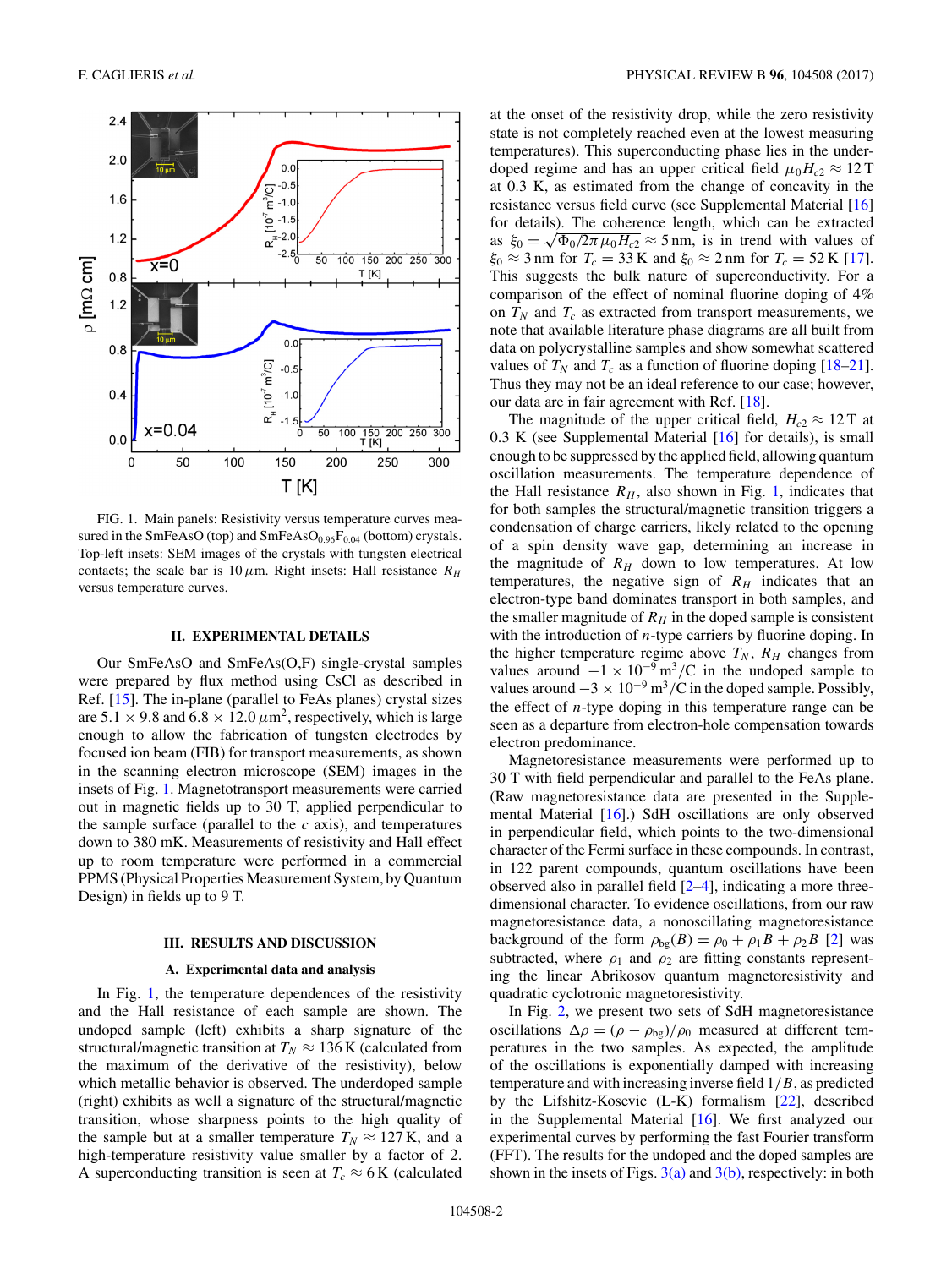<span id="page-2-0"></span>

FIG. 2. Normalized magnetoresistivity versus inverse field (bottom axis) curves measured in the SmFeAsO (top) and SmFeAsO<sub>0.96</sub>F<sub>0.04</sub> (bottom) crystals. In particular, the nonoscillating background magnetoresistance  $\rho_{bg}$  is subtracted from the raw resistivity data  $\rho$  and the result is normalized to the zero field resistivity  $\rho_0$ .

cases a main peak centered at a frequency  $F_B = (65 \pm 6)$  T is found. According to the relationship  $F_B = 2e/hn_{\text{2D}}$ , where *h* is the Plank constant, *e* the electron charge, and  $n_{2D}$  the two-dimensional carrier concentration ( $n = n_{2D}/c$ , with *c* the out-of-plane lattice parameter), these frequencies correspond to volume carrier concentrations  $n = (3.9 \pm 0.3) \times 10^{25} \text{ m}^{-3}$ .

In addition, we obtain the effective masses *m*<sup>∗</sup> of carriers in these bands associated to the frequency  $F_B$ , by fitting the temperature evolution of the FFT peak amplitudes with the function  $\chi$ / sinh( $\chi$ ), where  $\chi = 2\pi^2 k_B m^* T/(eB)$ , and  $k<sub>B</sub>$  is the Boltzmann constant. The outcomes of this analysis are  $m^* = (0.50 \pm 0.1)$   $m_e$  and  $m^* = (0.89 \pm 0.1)$   $m_e$  for the undoped and doped samples, respectively.

Since only one main frequency can be extracted from our SdH oscillations, we fit the experimental data with the complete L-K formula at  $T = 0.4$  K using the FFT frequency as a fixed input parameter. As shown in Fig. [4,](#page-3-0) we obtain a very good agreement between the data and the model. This fitting procedure gives as output parameters both the effective masses  $m^*$  and the scattering times  $\tau$ . In particular, for the parent compound SmFeAsO we obtain  $m^* = 0.53 m_e$  and  $\tau =$  $1.21 \times 10^{-13}$  s, while for the doped sample SmFeAsO<sub>0.96</sub>F<sub>0.04</sub> we obtain  $m^* = 1.00 m_e$  and  $\tau = 1.53 \times 10^{-13}$  s. The effective masses extracted from the fit with the complete L-K formula are pretty consistent with the values obtained from the analysis of temperature dependence of the FFT peak.

#### **B. Theoretical calculations**

We now turn to the results of DFT calculations. DFT calculations are performed in the antiferromagnetic state (see Supplemental Material for details  $[16]$ ). In Fig. [5](#page-3-0) (inset) we show a perspective view of the Fermi surface (FS), with one hole sheet (red) and two electron sheets (blue). The hole FS is a nearly perfect cylinder with negligible dispersion along *kz*. The electron FSs are two weakly bent cylinders with a slightly elliptical cross section. The shape of both hole and electron FSs is in good agreement with DFT calculations performed in Ref. [\[23\]](#page-4-0) on LaFeAsO. The ratio of the areas of the two extremal cross sections is close to unity, 1.4 and 1.7 for the holes and electrons, respectively, confirming their almost cylindrical nature. Stoichiometric SmFeAsO is a perfectly compensated semimetal. Our calculations confirm this finding. Indeed, the volume inside each electron FS is exactly one-half of the corresponding volume of the hole FS. The compensated nature of SmFeAsO, together with the 2D dispersion of the bands at  $E_F$ , brings us to the important result that the average cross-sectional area of the electron FS must be half of the corresponding one for the hole. This latter result is valid only for the undoped compound. Upon F doping, the balance of electrons and holes is broken and electrons are added into the system. Given the low doping concentrations studied here, we use a rigid-band approach to simulate the effect of F doping on the FS's shapes and sizes. In Fig. [5,](#page-3-0) we show a plot of the calculated oscillation frequencies  $F_B$  as a function of electron doping in SmFeAsO. We see that for the undoped compound,  $F_B$  values are 30 and 60 T for electrons and holes, respectively. Remarkably, the frequency associated to holes corresponds to our experimental values extracted from quantum oscillations in both the undoped and doped samples, which makes it plausible to associate the experimental quantum oscillations to this hole band.



FIG. 3. Temperature evolution of the FFT peak amplitudes for the SmFeAsO (a) and SmFeAsO<sub>0.96</sub>F<sub>0.04</sub> (b) crystals. Continuous lines are fitting functions (see text).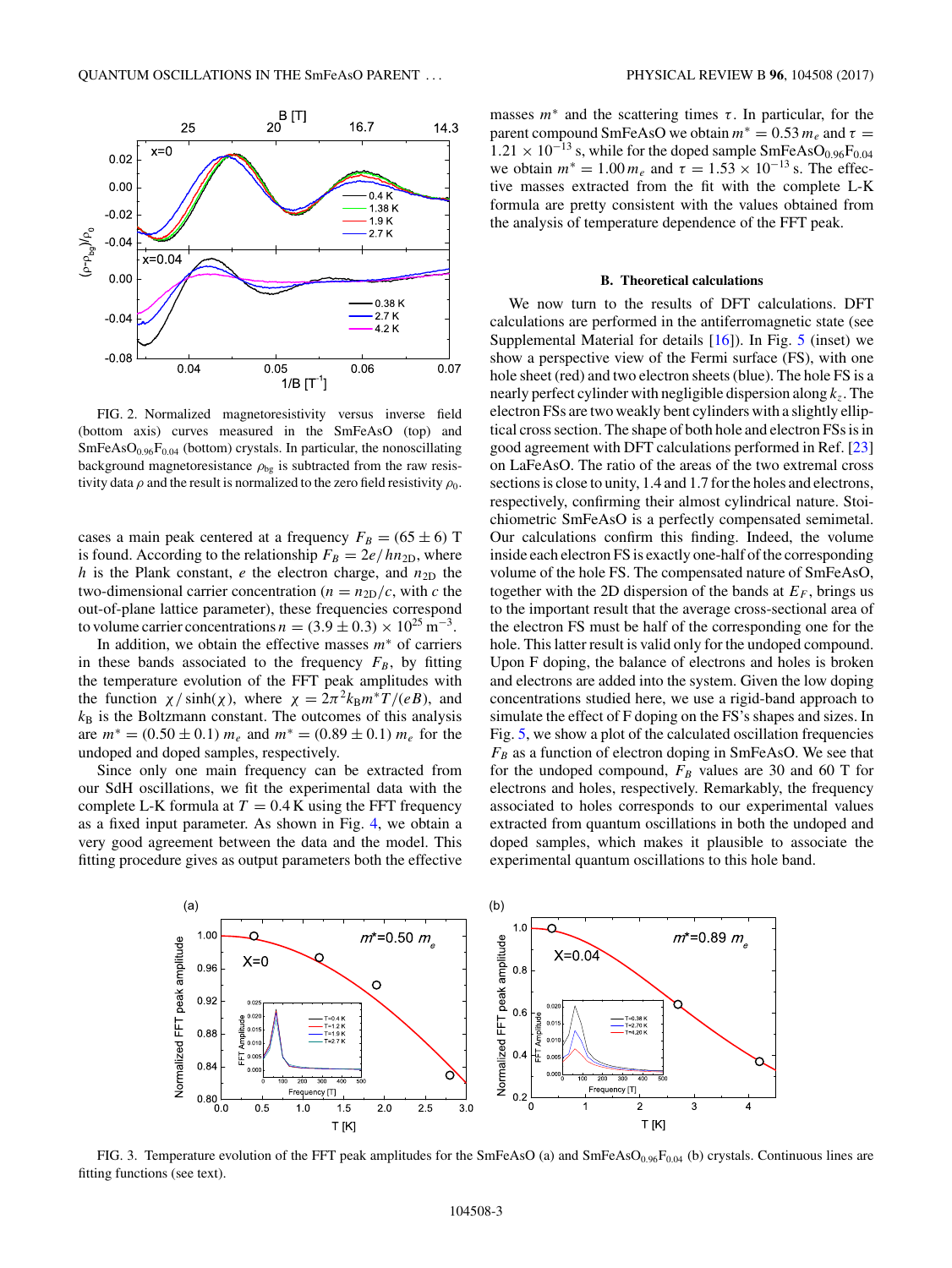<span id="page-3-0"></span>

FIG. 4. Oscillating magnetoresistivity versus field curves measured in the SmFeAsO<sub>1−*x*</sub>F<sub>*x*</sub> with  $x = 0$  (top) and  $x = 0.04$  (bottom) crystals. Single-band L-K fittings are shown as continuous lines.

DFT calculations indicate the existence of two types of carriers whose densities should be balanced in the undoped sample. The multiband description is also necessary to account for the behavior of the Hall effect data (insets of Fig. [1\)](#page-1-0), whose temperature dependence is not compatible with a single-band scenario [\[24\]](#page-4-0). Moreover, the Hall coefficient is negative at low temperature, suggesting that it is dominated by an electron band, opposite to SdH oscillations that we associate to the hole band. In order to account for this phenomenology, we can simply consider the two-band model for the Hall coefficient  $R_h = (n_h \mu_h^2 - n_e \mu_e^2) / [e(n_e \mu_e + n_h \mu_h)^2]$ , where  $n_{e/h}$  and  $\mu_{e/h}$  are the electron/hole densities and mobilities, respectively. If we assume  $n_e = n_h$  for the undoped sample, according to the compensation predicted by DFT calculations, it is straightforwardly seen that any  $\mu_e$  larger than  $\mu_h$  yields a negative Hall coefficient. Moreover, if we use the scattering time and the effective mass of the



FIG. 5. Main panel: Computed value for the SdH oscillation frequency as a function of doping (blue for electrons and red for holes). Positive values correspond to *n*-type doping. On the right *Y* axis the cross-section areas are given. Inset: View of the Fermi surfaces of SmFeAsO inside the first Brillouin zone of the four formula unit cell.

hole band obtained from quantum oscillations to evaluate the hole mobility  $\mu_h$  and we assume the same *n* value for both the bands as obtained from the oscillation frequencies, we find that the so-calculated  $R_h$  well approximates the experimental value of low-temperature Hall coefficient in the limit  $\mu_e \gg \mu_h$ , where  $R_h \approx (-en_e)^{-1} = -(1.6 \pm 0.2) \times 10^{-7} \text{ m}^3/\text{C}$ . Hence, by combining our measurements with DFT calculations, we obtain that a high-mobility electron band should exist to explain transport measurements. Remarkably, this finding agrees with the presence of high-mobility electron-type Dirac cones in the band structures of these parent compounds, predicted by our *ab initio* calculations (see Supplemental Material [\[16\]](#page-4-0) for details), and also theoretically predicted and confirmed by other experimental techniques in literature both in 1111  $[25,26]$  and in 122  $[27]$  families. According to calculations, these linear dispersing bands are associated to cylindrical electronic FS, whose cross section is around half of the hole FS (see inset of Fig. 5). This implies that the period of the oscillations should be twice as much as the period of the hole band, which requires higher magnetic fields than those reached in this experiment to be unambiguously detected.

Let us now turn our attention to the doped sample. According to DFT calculations, in the rigid-band approach, the doping increases (decreases) the electron (hole)  $F_B$ , so that above a 2.3  $\times$  10<sup>25</sup> m<sup>-3</sup> electron doping concentration, the electrons should have a frequency higher than that of the holes (see Fig. 5). On the contrary, the frequency of the quantum oscillations that we observe in the doped sample is almost the same as that of the parent compound, as if the carrier density of the hole band was not affected by the substitution. Hence, we gather that F substitution is less effective than what is predicted by the application of the rigid-band model to the band structure obtained by DFT calculations. The explanation for this seeming discrepancy between theory and experiment is that F does not behave as a shallow donor but it is actually a deep impurity. Hence, the band structure is altered by the introduction of F impurities across a wide spectrum of energies, so that on one hand the rigid-band approximation still works, because in proximity of the Fermi level the band changes are not significant, and on the other hand the change in the band filling is less than nominal, that is, less than one electron per F. This scenario is confirmed by band structure calculations on the SmFeAsF compound (see Supplemental Material  $[16]$  for details).

### **IV. CONCLUSIONS**

In conclusion, we measured the magnetotransport properties of two high-quality SmFeAsO<sub>1−*x*</sub>F<sub>*x*</sub> ( $x = 0$ ; 0.04) single crystals of several microns size, in magnetic fields up to 30 T and temperatures down to 380 mK. Two-dimensional Shubnikov–de Haas oscillations are observed in both samples, remarkably also in the superconducting fluorine underdoped sample  $(T_c = 6 \text{ K})$  for fields above 16 T well exceeding the upper critical field. We analyze quantitatively the SdH oscillation curves within the L-K formalism. From the comparison with our *ab initio* calculations of electronic structure and Fermi surfaces, we identify the oscillating band with the hole sheet of the Fermi surface for both samples. By fitting the temperature dependence of the oscillation amplitudes,